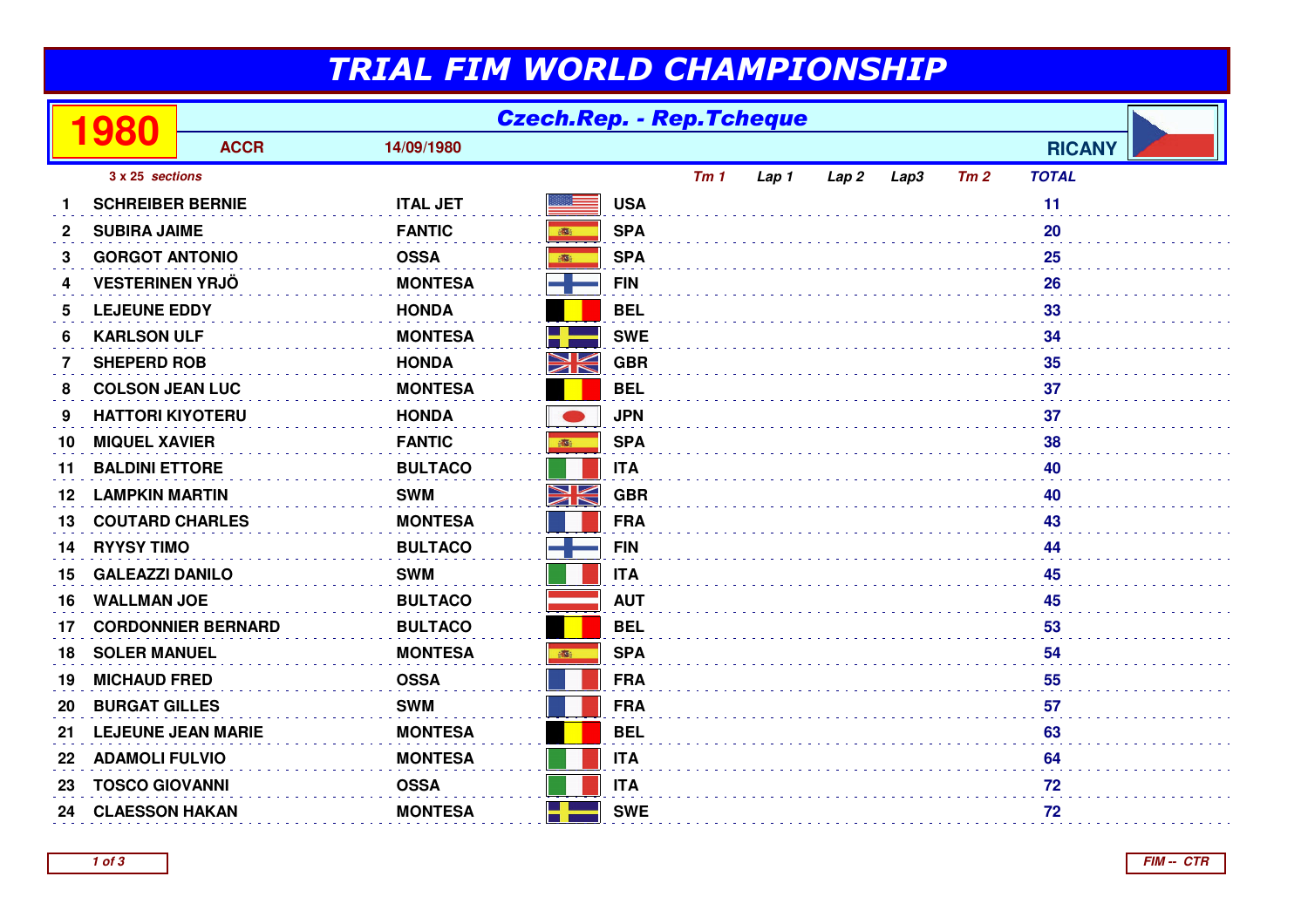## TRIAL FIM WORLD CHAMPIONSHIP

|                 | 980                         | <b>Czech.Rep. - Rep.Tcheque</b> |                |                   |     |       |       |      |     |               |  |
|-----------------|-----------------------------|---------------------------------|----------------|-------------------|-----|-------|-------|------|-----|---------------|--|
|                 |                             | <b>ACCR</b>                     | 14/09/1980     |                   |     |       |       |      |     | <b>RICANY</b> |  |
| 3 x 25 sections |                             |                                 |                |                   | Tm1 | Lap 1 | Lap 2 | Lap3 | Tm2 | <b>TOTAL</b>  |  |
| 25              | <b>LUFT WALTER</b>          |                                 | <b>BULTACO</b> | <b>AUT</b>        |     |       |       |      |     | 72            |  |
| 26              | <b>JUVANTENY ALBERTO</b>    |                                 | <b>OSSA</b>    | <b>SPA</b><br>●   |     |       |       |      |     | 73            |  |
| 27              | <b>KRAHNSTÖVER FELIX</b>    |                                 | <b>MONTESA</b> | <b>GER</b>        |     |       |       |      |     | 73            |  |
| 28              | <b>BODRO ALMIR</b>          |                                 | <b>FANTIC</b>  | <b>ITA</b>        |     |       |       |      |     | 77            |  |
| 29              | <b>HERMANSSON JAN</b>       |                                 | <b>BULTACO</b> | <b>SWE</b><br>- 1 |     |       |       |      |     | 89            |  |
| 30              | <b>HAAF FRANZ</b>           |                                 | <b>FANTIC</b>  | <b>GER</b>        |     |       |       |      |     | 92            |  |
| 31              | <b>DESNOYERS NICOLAS</b>    |                                 | <b>SWM</b>     | <b>FRA</b>        |     |       |       |      |     | 114           |  |
| 32              | <b>ECKHARDT HANS WALTER</b> |                                 | <b>MONTESA</b> | <b>GER</b>        |     |       |       |      |     | 120           |  |
| 32              | <b>WESSNER KONRAD</b>       |                                 | <b>MONTESA</b> | <b>GER</b>        |     |       |       |      |     | 120           |  |
| 34              | <b>KAISER WOLFGANG</b>      |                                 | <b>MONTESA</b> | <b>AUT</b>        |     |       |       |      |     | 122           |  |
| 35              | <b>BREI LUDWIG</b>          |                                 | <b>BULTACO</b> | <b>GER</b>        |     |       |       |      |     | 125           |  |
| 36              | <b>KROHER HANS</b>          |                                 | <b>BULTACO</b> | <b>GER</b>        |     |       |       |      |     | 143           |  |
| 37              | <b>BRAUN MAX</b>            |                                 | <b>BULTACO</b> | <b>GER</b>        |     |       |       |      |     | 144           |  |
| 38              | <b>DUMOULIN MICHEL</b>      |                                 | <b>MONTESA</b> | <b>BEL</b>        |     |       |       |      |     | 149           |  |
| 39              | <b>KNEZOUREK JIRI</b>       |                                 | <b>MONTESA</b> | <b>CZE</b>        |     |       |       |      |     | 150           |  |
| 40              | <b>HUTTERER JOHANN</b>      |                                 | <b>BULTACO</b> | <b>AUT</b>        |     |       |       |      |     | 160           |  |
| 41              | <b>HOJAS HELMUT</b>         |                                 | <b>MONTESA</b> | <b>AUT</b>        |     |       |       |      |     | 166           |  |
| 42              | <b>WOLF GERHARD</b>         |                                 | <b>BULTACO</b> | <b>AUT</b>        |     |       |       |      |     | 167           |  |
| 43              | <b>THOMA MAX</b>            |                                 | <b>MONTESA</b> | <b>GER</b>        | 169 |       |       |      |     |               |  |
| 44              | <b>BUDIN VACLAW</b>         |                                 | <b>SWM</b>     | <b>CZE</b>        |     |       |       |      |     | 172           |  |
| 45              | <b>NOVAK LUBOS</b>          |                                 | CZ             | <b>CZE</b>        |     |       |       |      |     | 173           |  |
| 46              | <b>BUDSKY MIROSLAW</b>      |                                 | <b>MONTESA</b> | <b>CZE</b>        |     |       |       |      |     | 182           |  |
| 47              | <b>PILZ ZDENEK</b>          |                                 | <b>MONTESA</b> | <b>CZE</b>        |     |       |       |      |     | 182           |  |
| 48              | <b>LEITNER HEINZ</b>        |                                 | <b>MONTESA</b> | <b>AUT</b>        |     |       |       |      |     | 187           |  |